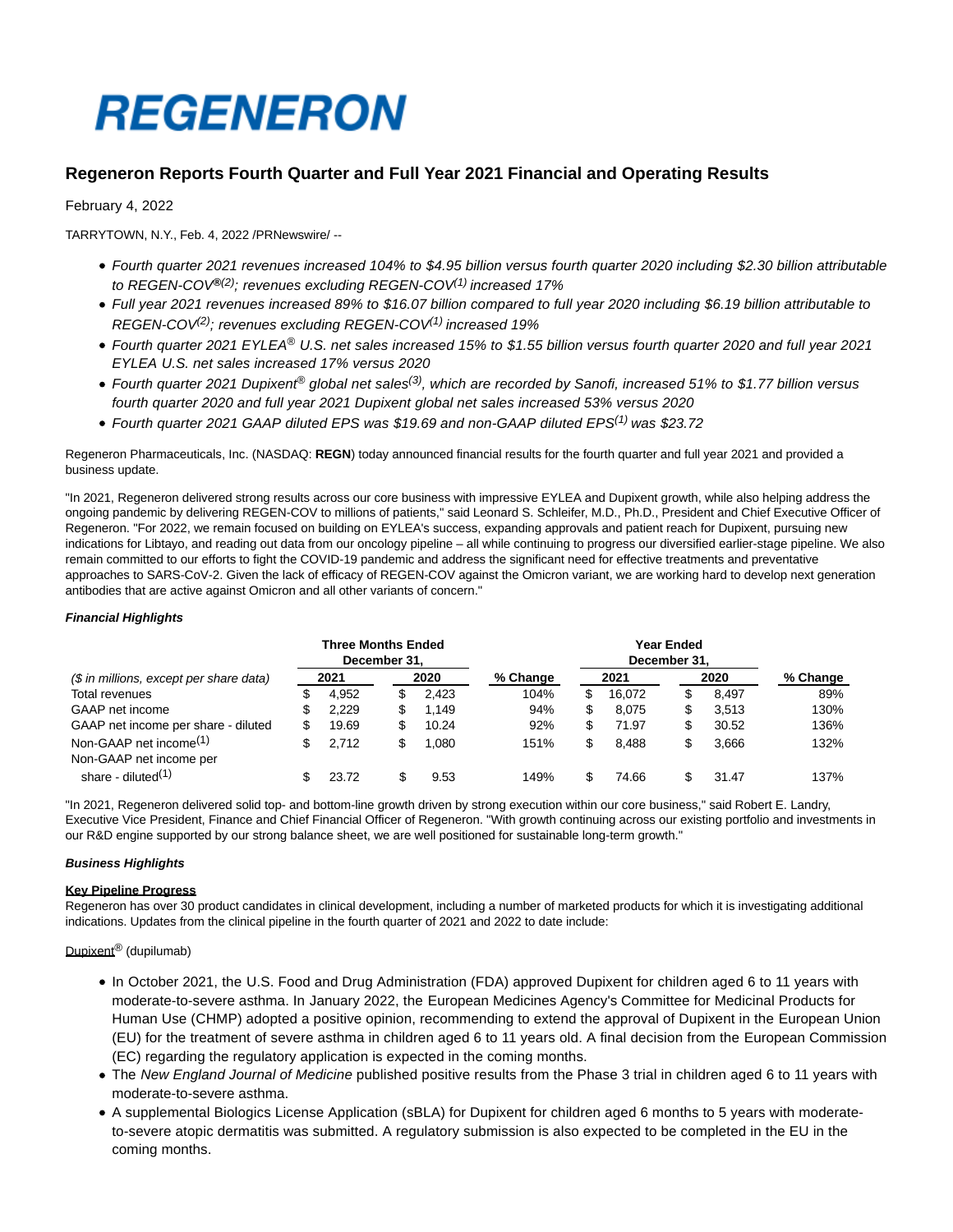In January 2022, the Company and Sanofi announced positive results from a second Phase 3 trial in adults with uncontrolled prurigo nodularis. The trial met its primary and key secondary endpoints, showing that Dupixent significantly reduced itch and skin lesions compared to placebo at 24 weeks. Regulatory submissions are expected to commence in the first half of 2022.

# Antibodies to SARS-CoV-2 virus

- In the fourth quarter of 2021, the Company completed its final deliveries of drug product under its agreement with the U.S. government, delivering an additional 1.1 million doses of REGEN-COV®, and recognizing \$2.30 billion of REGEN-COV sales.
- $\bullet$  In November 2021, the European Commission approved the casirivimab and imdevimab<sup>(2)</sup> antibody cocktail for people aged 12 years and older for the treatment of non-hospitalized patients with confirmed COVID-19 who do not require oxygen supplementation and who are at increased risk of progressing to severe COVID-19, and to prevent COVID-19.
- In November 2021, the Company announced additional positive results from a Phase 3 COVID-19 prevention trial jointly run with the National Institute of Allergy and Infectious Diseases (NIAID), showing that a single dose of REGEN-COV reduced the risk of contracting COVID-19 by 81.6% during the pre-specified follow-up period (months 2–8), maintaining the previously reported 81.4% risk reduction during the first month after administration (the primary endpoint).
- Based on laboratory data that showed markedly decreased binding to the Omicron spike protein, REGEN-COV is highly unlikely to be active against the Omicron variant. In January 2022, the FDA revised the Emergency Use Authorization (EUA) for REGEN-COV to exclude its use in geographic regions where, based on available information including variant susceptibility and regional variant frequency, infection or exposure is likely due to a variant such as Omicron (B.1.1.529) that is not susceptible to the treatment. With this EUA revision, REGEN-COV is not currently authorized for use in any U.S. states, territories, or jurisdictions, since Omicron is currently the dominant variant across the United States. If, in the future, patients in certain geographic regions are likely to be infected or exposed to a variant that is susceptible to REGEN-COV, then the limitation on use may be revised in these areas.
- The Company continues to progress "next generation" antibodies that are active against Omicron, Delta (B.1.617.2), and other variants of concern. Pending regulatory discussions, new therapeutic candidates could enter clinical development in the coming months.

# Oncology Programs

- The FDA accepted the sBLA for Libtayo<sup>®</sup> (cemiplimab), in combination with chemotherapy, to treat patients with advanced non-small cell lung cancer (NSCLC), with a target action date of September 19, 2022. A regulatory application was also submitted in the EU.
- In January 2022, the Company and Sanofi announced the voluntary withdrawal of the sBLA for Libtayo as a second-line treatment for patients with advanced cervical cancer. The decision was made after the companies and the FDA were not able to align on certain post-marketing studies. Discussions with regulatory authorities outside of the United States are ongoing.
- In December 2021, the Company announced results for higher dose level cohorts from the Phase 1 portion of the REGN5458 Phase 1/2 trial in patients with multiple myeloma, which were presented at the American Society of Hematology (ASH) Annual Meeting. The results showed a 75% overall response rate in patients treated with the highest dose levels studied. REGN5458 is a bispecific antibody targeting BCMA and CD3. The Company expects to complete enrollment in a potentially pivotal Phase 2 trial in multiple myeloma in the first quarter of 2022.
- The Company has additional CD3 bispecifics in clinical development, including a Phase 1 study of REGN4336, a bispecific antibody targeting PSMA and CD3, which was recently initiated in prostate cancer.
- The Company has ongoing clinical development for three costimulatory CD28 bispecifics targeting prostate cancer, ovarian cancer, and other solid tumors.
- In NSCLC, the Company is in dose expansion for REGN5093, which is a METxMET bispecific targeting cancers driven by MET mutations and/or amplifications. The Company is also studying REGN5093-M114, its first bispecific antibody-drug conjugate, in MET-altered advanced NSCLC.

# Pozelimab

A Phase 3 study of pozelimab, an antibody to C5, in combination with Alnylam's cemdisiran, an siRNA therapeutic, in paroxysmal nocturnal hemoglobinuria (PNH) was initiated.

# **Business Development Update**

In January 2022, the Company entered into a license and collaboration agreement for Ultragenyx Pharmaceutical Inc. to develop and commercialize Evkeeza**®** in countries outside of the United States.

### **Select 2022 Milestones**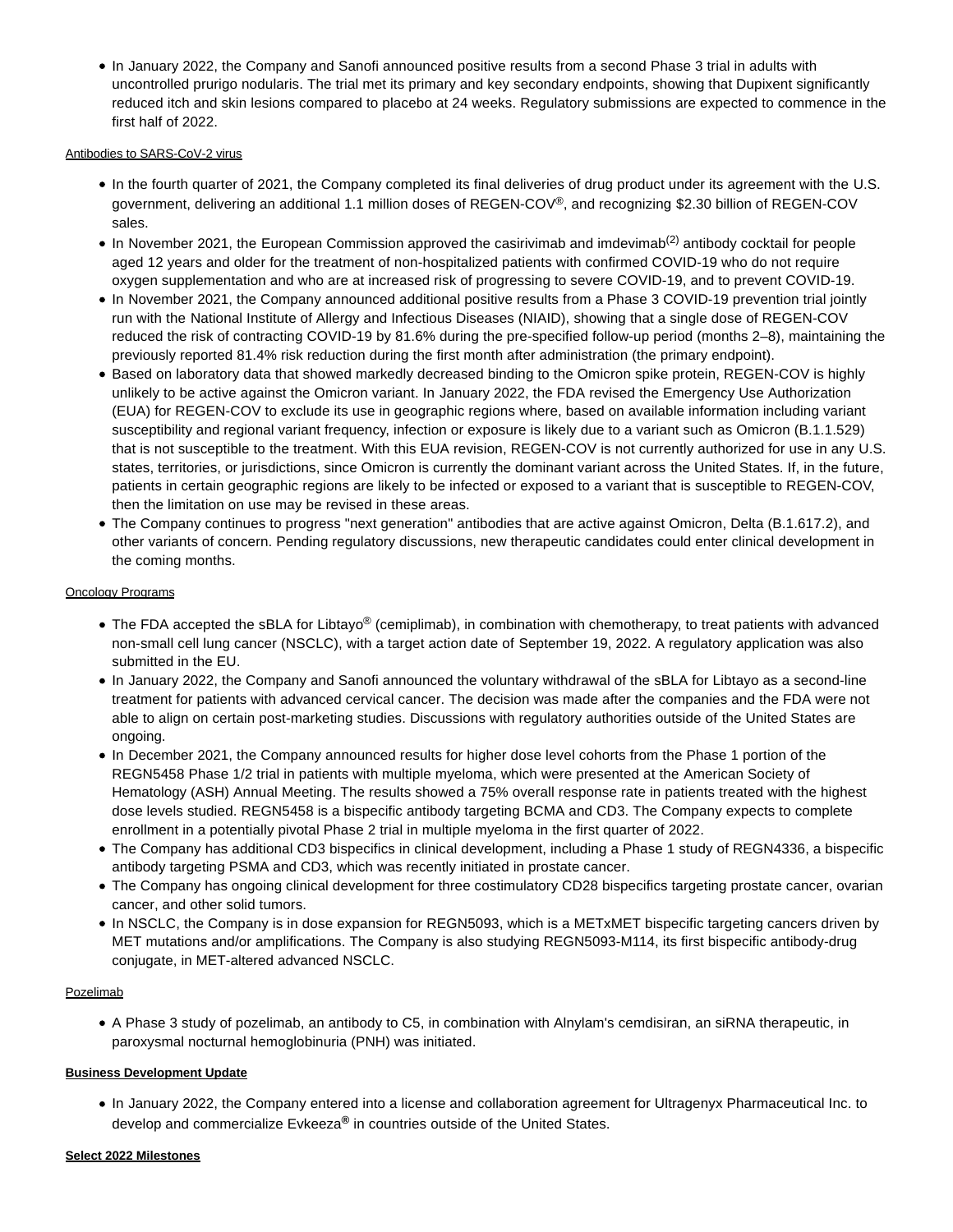| <b>Programs</b>                                       | <b>Milestones</b>                                                                                                                                                                                                                                                                                                                                                        |
|-------------------------------------------------------|--------------------------------------------------------------------------------------------------------------------------------------------------------------------------------------------------------------------------------------------------------------------------------------------------------------------------------------------------------------------------|
| Aflibercept 8 mg                                      | Report results from Phase 3 studies in neovascular age-related macular degeneration (wet AMD)<br>٠<br>and diabetic macular edema (DME)                                                                                                                                                                                                                                   |
| Dupixent (dupilumab)                                  | Complete rolling sBLA submission for eosinophilic esophagitis (EoE) in adults and adolescents<br>Report results from additional Phase 3 study for chronic spontaneous urticaria (CSU)<br>FDA decision on sBLA for children aged 6 months to 5 years with moderate-to-severe atopic<br>dermatitis                                                                         |
| Antibodies to SARS-CoV-2 virus                        | FDA decision on BLA (target action date of April 13, 2022) for COVID-19 treatment of<br>non-hospitalized patients and prevention<br>Submit sBLA for COVID-19 treatment of hospitalized patients<br>Initiate "next generation" monoclonal antibody clinical study<br>٠                                                                                                    |
| Libtayo (cemiplimab)                                  | FDA decision on sBLA (target action date of September 19, 2022) and EC decision on regulatory<br>٠<br>submission for NSCLC, chemotherapy combination                                                                                                                                                                                                                     |
| REGN5458 (BCMA and CD3<br><b>Bispecific Antibody)</b> | Report results from potentially pivotal Phase 2 study in multiple<br>myeloma<br>Initiate Phase 1 and Phase 3 studies exploring combinations with<br>standard of care and additional combination studies                                                                                                                                                                  |
| Odronextamab (CD20 and CD3<br>Bispecific Antibody)    | Report additional results from potentially pivotal Phase 2 study in B-cell non-Hodgkin lymphoma<br>(B-NHL)<br>Initiate OLYMPIA Phase 3 program and additional combination studies<br>٠                                                                                                                                                                                   |
| Solid Tumor Bispecific Antibodies                     | Report results from REGN4018 (MUC16 and CD3 bispecific antibody) Phase 1 study in platinum-<br>resistant ovarian cancer<br>Report results from REGN5678 (PSMA and CD28 bispecific antibody) Phase 1 study in prostate<br>cancer<br>Report results from REGN5093 (bispecific antibody targeting two distinct MET epitopes) Phase 1<br>study in MET-altered advanced NSCLC |

## **Fourth Quarter and Full Year 2021 Financial Results**

#### **Revenues**

Total revenues increased by 104% to \$4.952 billion in the fourth quarter of 2021, compared to \$2.423 billion in the fourth quarter of 2020. Full year 2021 total revenues increased 89% to \$16.072 billion, compared to \$8.497 billion for the full year 2020. Total revenues excluding (i) REGEN-COV (casirivimab and imdevimab) net product sales in the United States and (ii) true-up payments recorded to collaboration revenue in connection with global gross profits from sales of the casirivimab and imdevimab antibody cocktail pursuant to the Roche collaboration agreement, increased by 17% to \$2.654 billion in the fourth quarter of 2021, compared to the fourth quarter of 2020, and increased by 19% to \$9.882 billion for the full year 2021, compared to the full year 2020<sup>(1)</sup>.

Net product sales recorded by the Company consist of the following:

| $$$ in millions)                       | Q4 2021    | Q4 2020     | % Change | FY 2021     | FY 2020     | % Change |
|----------------------------------------|------------|-------------|----------|-------------|-------------|----------|
| EYLEA <sup>®</sup>                     | \$<br>,547 | \$<br>1,343 | 15%      | 5,792<br>\$ | 4,947<br>\$ | 17%      |
| Libtayo                                | 81         | 74          | 9%       | 306         | 271         | 13%      |
| Praluent <sup>®</sup>                  | 40         | 55          | (27%)    | 170         | 151         | 13%      |
|                                        |            |             | $***$    |             |             | $***$    |
| <b>REGEN-COV</b>                       | 2,298      | 146         |          | 5,828       | 186         |          |
|                                        |            |             | $***$    |             |             | $***$    |
| Evkeeza                                | 9          |             |          | 19          |             |          |
|                                        |            |             | $***$    |             |             | $***$    |
| ARCALYST <sup>®</sup>                  | $ *$       | 4           |          | $2*$        | 13          |          |
| Total net product sales in<br>the U.S. | 3,975      | 1,622       | 145%     | \$12,117    | 5,568       | 118%     |

\* Effective April 1, 2021, Kiniksa records net product sales of ARCALYST in the United States. Previously, the Company recorded net product sales of ARCALYST in the United States.

\*\* Percentage not meaningful

During the fourth quarter of 2021, the Company completed its final deliveries of REGEN-COV under its agreement with the U.S. government.

Total revenues also include collaboration revenues<sup>(3)</sup> of \$890 million in the fourth quarter and \$3.673 billion for the full year 2021, compared to \$678 million in the fourth quarter and \$2.373 billion for the full year 2020. Sanofi collaboration revenue increased primarily due to the Company's share of profits from commercialization of antibodies, which were \$388 million and \$1.363 billion in the fourth quarter and full year 2021, respectively, compared to \$230 million and \$785 million in the fourth quarter and full year 2020, respectively. The change in the Company's share of profits from commercialization of antibodies was driven by higher Dupixent profits. The Company also recorded Roche collaboration revenue of \$362 million for the full year 2021 in connection with the true-up payment from Roche attributable to global gross profits from sales of the casirivimab and imdevimab antibody cocktail. No Roche collaboration revenue was recorded during the fourth quarter of 2021, as the Company owed a true-up payment to Roche in connection with global gross profits from sales of the antibody cocktail, which was recorded to Cost of goods sold.

Refer to Table 4 for a summary of collaboration revenue.

Other revenue decreased in the fourth quarter and full year of 2021, compared to the same periods of 2020, primarily due to lower amounts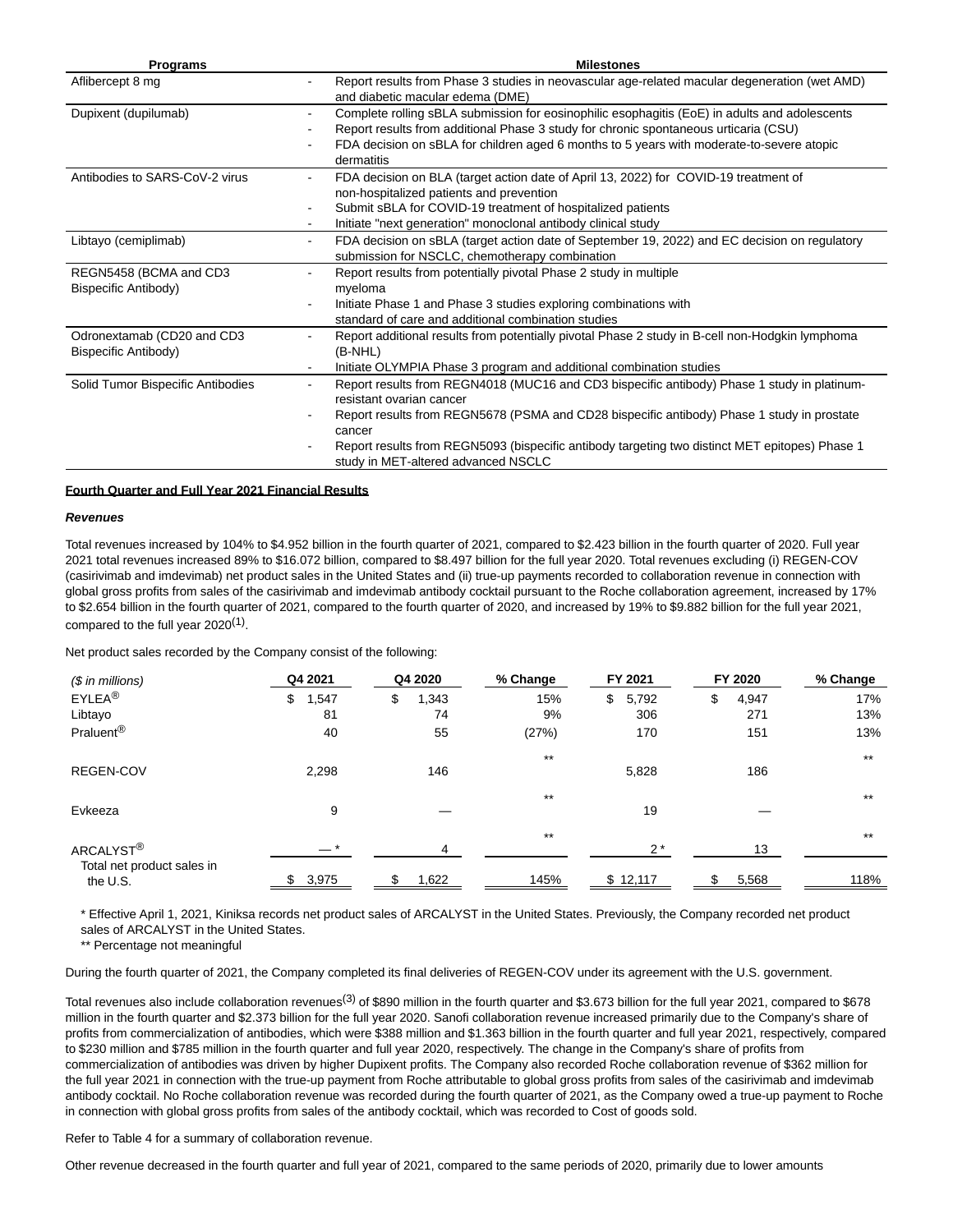recognized in connection with the Company's agreement with the Biomedical Advanced Research Development Authority (BARDA) related to funding of certain development activities for COVID-19 antibodies.

#### **Operating Expenses**

|                                                                        |     | <b>GAAP</b> |   |         | %      | $Non-GAAP(1)$ |         |    |         | %      |  |
|------------------------------------------------------------------------|-----|-------------|---|---------|--------|---------------|---------|----|---------|--------|--|
| (\$ in millions)                                                       |     | Q4 2021     |   | Q4 2020 | Change |               | Q4 2021 |    | Q4 2020 | Change |  |
| Research and development (R&D)<br>Selling, general, and administrative | S   | 786         | æ | 745     | 6%     | \$            | 639     | \$ | 675     | (5%)   |  |
| (SG&A)                                                                 | \$  | 560         | S | 304     | 84%    | \$            | 495     | \$ | 381     | 30%    |  |
| Cost of goods sold (COGS)                                              | \$  | 812         | æ | 180     | 351%   | \$            | 559     | S  | 166     | 237%   |  |
| Cost of collaboration and contract<br>manufacturing (COCM)             | \$. | 171         | S | 174     | (2%)   |               | $\star$ |    | $\star$ | n/a    |  |
| Other operating (income) expense, net                                  |     | (16)        |   | (145)   | (89%)  |               | $\star$ |    | $\star$ | n/a    |  |

\* GAAP and non-GAAP amounts are equivalent as no non-GAAP adjustments have been recorded.

|                                                     |     | <b>GAAP</b> |    | %       | $Non-GAAP(1)$ |    |         |  | %       |        |
|-----------------------------------------------------|-----|-------------|----|---------|---------------|----|---------|--|---------|--------|
| $(S \in \mathbb{R})$ in millions)                   |     | FY 2021     |    | FY 2020 | Change        |    | FY 2021 |  | FY 2020 | Change |
| Research and development                            | \$. | 2.908       |    | \$2,735 | 6%            |    | \$2,548 |  | \$2,411 | 6%     |
| Selling, general, and administrative                | \$. | 1,825       |    | \$1,346 | 36%           | \$ | 1,606   |  | \$1,280 | 25%    |
| Cost of goods sold                                  | S.  | 1,773       | \$ | 492     | 260%          | S. | 1,470   |  | 451     | 226%   |
| Cost of collaboration and contract<br>manufacturing |     | 664         | S  | 628     | 6%            |    | $\star$ |  | $\star$ | n/a    |
| Other operating (income) expense,<br>net            | \$  | (46)        |    | (280)   | (84%)         |    | *       |  | $\star$ | n/a    |

\* GAAP and non-GAAP amounts are equivalent as no non-GAAP adjustments have been recorded.

- GAAP and non-GAAP R&D expenses in the fourth quarter of 2021, compared to the fourth quarter of 2020, included lower costs incurred in connection with REGEN-COV development activities, additional costs incurred in connection with the Company's earlier-stage pipeline, higher headcount and headcount-related costs, and an increase in clinical manufacturing activities. Non-GAAP R&D expenses in the fourth quarter of 2021 excluded \$44 million of aggregate up-front payments, primarily in connection with the collaboration agreement with Nykode Therapeutics.
- GAAP and non-GAAP R&D expenses for full year 2021, compared to full year 2020, included higher headcount and headcount related costs, an increase in facilities-related expenses, and lower costs incurred in connection with development activities for fasinumab and Kevzara (for the treatment of COVID-19). Non-GAAP R&D expenses for full year 2020 excluded \$85 million of up-front payments in connection with the Intellia collaboration agreement.
- The increase in GAAP and non-GAAP SG&A expenses in the fourth quarter and full year 2021, compared to the same periods in the prior year, was primarily due to an increase in commercialization-related expenses for EYLEA, including direct-to-consumer advertising, educational campaigns related to COVID-19, and higher headcount-related costs. Non-GAAP SG&A expenses in the fourth quarter and full year 2020 excluded the reversal of accruals for Praluent litigation-related loss contingencies.
- The increase in GAAP and non-GAAP COGS in the fourth quarter and full year 2021, compared to the same periods in the prior year, was primarily due to the recognition of manufacturing costs in connection with product sales of REGEN-COV in the United States, in addition to a \$260 million fourth quarter 2021 true-up payment owed to Roche in connection with global gross profits under the Company's collaboration agreement described above. Additionally, during the fourth quarter of 2021, the Company recorded a \$232 million charge to write down its REGEN-COV inventory as a result of data that showed REGEN-COV was highly unlikely to be active against the Omicron variant and the FDA revision of the EUA for REGEN-COV, pursuant to which REGEN-COV was no longer authorized for use in any U.S. states, territories, or jurisdictions.
- Other operating (income) expense, net, for full year 2021 included the recognition of a cumulative catch-up adjustment of \$67 million, which was recorded as a reduction to other operating income, arising from an update to the estimate of the total R&D costs expected to be incurred under the Sanofi Immuno-oncology collaboration agreement. Other operating (income) expense, net, in the fourth quarter and full year 2020 included the recognition of cumulative catch-up adjustments of \$100 million, which was recorded as an increase to other operating income, arising from an update to the estimate of total R&D costs expected to be incurred for certain collaboration programs.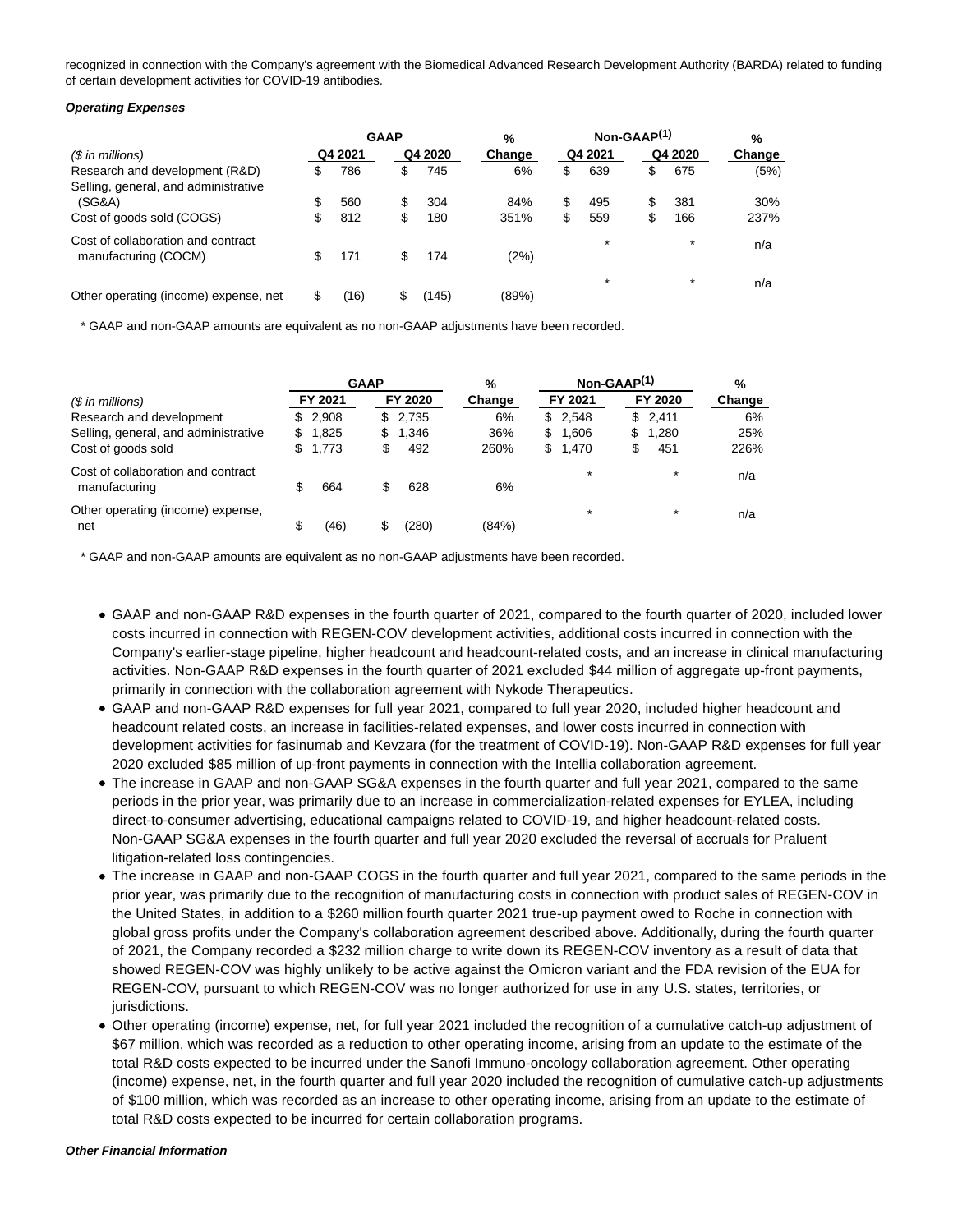GAAP other income (expense) included the recognition of net unrealized losses on equity securities of \$138 million in the fourth quarter of 2021, compared to \$62 million of net unrealized gains in the fourth quarter of 2020. GAAP other income (expense) included the recognition of net unrealized gains on equity securities of \$386 million for full year 2021, compared to \$196 million for full year 2020.

In the fourth quarter and full year 2021, the Company's GAAP effective tax rate was 11.0% and 13.4%, respectively, compared to 6.2% and 7.8% in the fourth quarter and full year 2020, respectively. The increase in the fourth quarter and full year 2021 GAAP effective tax rate, compared to the same periods in the prior year, was due in part to the impact of higher REGEN-COV sales in the United States. In the fourth quarter and full year 2021, the non-GAAP effective tax rate was 12.7% and 13.6%, respectively, compared to 7.7% and 9.1% in the fourth quarter and full year 2020, respectively.

GAAP net income per diluted share was \$19.69 in the fourth quarter of 2021, compared to \$10.24 in the fourth quarter of 2020. GAAP net income per diluted share was \$71.97 for the full year 2021, compared to \$30.52 for full year 2020. Non-GAAP net income per diluted share was \$23.72 in the fourth quarter of 2021, compared to \$9.53 in the fourth quarter of 2020. Non-GAAP net income per diluted share was \$74.66 for the full year 2021, compared to \$31.47 for the full year 2020. A reconciliation of the Company's GAAP to non-GAAP results is included in Table 3 of this press release.

In November 2021, the Company's board of directors authorized a new share repurchase program to repurchase up to \$3.0 billion of the Company's common stock. Repurchases may be made from time to time at management's discretion through a variety of methods. The program has no time limit and can be discontinued at any time.

Net cash provided by operating activities for the full year 2021 was \$7.081 billion, compared to \$2.618 billion for the full year 2020, resulting in \$6.529 billion in free cash flow for the full year 2021, compared to \$2.004 billion for the full year 2020. The increase in free cash flow for the full year 2021 was primarily due to the Company's collection of amounts due from the U.S. government in connection with REGEN-COV sales.

#### **2022 Financial Guidance(4)**

The Company's full year 2022 financial guidance consists of the following components:

|                                                  | <b>GAAP</b>                      | Non-GAAP <sup>(1)</sup>         |
|--------------------------------------------------|----------------------------------|---------------------------------|
| R&D                                              | \$3.170 billion-\$3.400 billion  | \$2.800 billion-\$3.000 billion |
| SG&A                                             | \$1.890 billion-\$2.030 billion  | \$1.650 billion-\$1.770 billion |
| Gross margin on net product sales <sup>(5)</sup> | 89%-91%                          | $90\% - 92\%$                   |
| COCM(6)                                          | \$750 million-\$830 million      | $\star$                         |
| Other operating (income) expense, net            | $($60)$ million- $($80)$ million | $\star$                         |
| Capital expenditures                             | \$650 million-\$730 million      | $\star$                         |
| Effective tax rate (ETR)                         | 12%-14%                          | 13%-15%                         |

\* GAAP and non-GAAP amounts are equivalent as no non-GAAP adjustments have been or are expected to be recorded.

A reconciliation of full year 2022 GAAP to Non-GAAP financial guidance is included below:

|                                                                             | <b>Projected Range</b> |       |    |       |  |  |  |  |
|-----------------------------------------------------------------------------|------------------------|-------|----|-------|--|--|--|--|
| $$$ in millions)                                                            |                        | Low   |    | High  |  |  |  |  |
| <b>GAAP R&amp;D</b>                                                         | \$                     | 3,170 | \$ | 3,400 |  |  |  |  |
| R&D: Non-cash share-based compensation                                      |                        | (370) |    | (400) |  |  |  |  |
| expense                                                                     |                        |       |    |       |  |  |  |  |
| Non-GAAP R&D                                                                | \$                     | 2,800 | \$ | 3,000 |  |  |  |  |
| <b>GAAP SG&amp;A</b>                                                        | \$                     | 1,890 | \$ | 2,030 |  |  |  |  |
| SG&A: Non-cash share-based<br>compensation expense                          |                        | (240) |    | (260) |  |  |  |  |
| Non-GAAP SG&A                                                               | \$                     | 1,650 | \$ | 1,770 |  |  |  |  |
| GAAP gross margin on net product sales<br>Non-cash share-based compensation |                        | 89%   |    | 91%   |  |  |  |  |
| expense                                                                     |                        | $1\%$ |    | 1%    |  |  |  |  |
| Non-GAAP gross margin on net product sales                                  |                        | 90%   |    | 92%   |  |  |  |  |
| <b>GAAP ETR</b><br>Income tax effect of GAAP to non-GAAP                    |                        | 12%   |    | 14%   |  |  |  |  |
| reconciling items and other                                                 |                        | $1\%$ |    | 1%    |  |  |  |  |
| Non-GAAP ETR                                                                |                        | 13%   |    | 15%   |  |  |  |  |

(1) This press release uses non-GAAP R&D, non-GAAP SG&A, non-GAAP gross margin on net product sales, non-GAAP other income (expense), net, non-GAAP effective tax rate, non-GAAP net income, non-GAAP net income per share, total revenues excluding REGEN-COV (casirivimab and imdevimab), and free cash flow, which are financial measures that are not calculated in accordance with U.S. Generally Accepted Accounting Principles (GAAP). These non-GAAP financial measures are computed by excluding certain non-cash and/or other items from the related GAAP financial measure. The Company also includes a non-GAAP adjustment for the estimated income tax effect of reconciling items. A reconciliation of the Company's historical GAAP to non-GAAP results is included in Table 3 of this press release.

The Company makes such adjustments for items the Company does not view as useful in evaluating its operating performance. For example, adjustments may be made for items that fluctuate from period to period based on factors that are not within the Company's control (such as the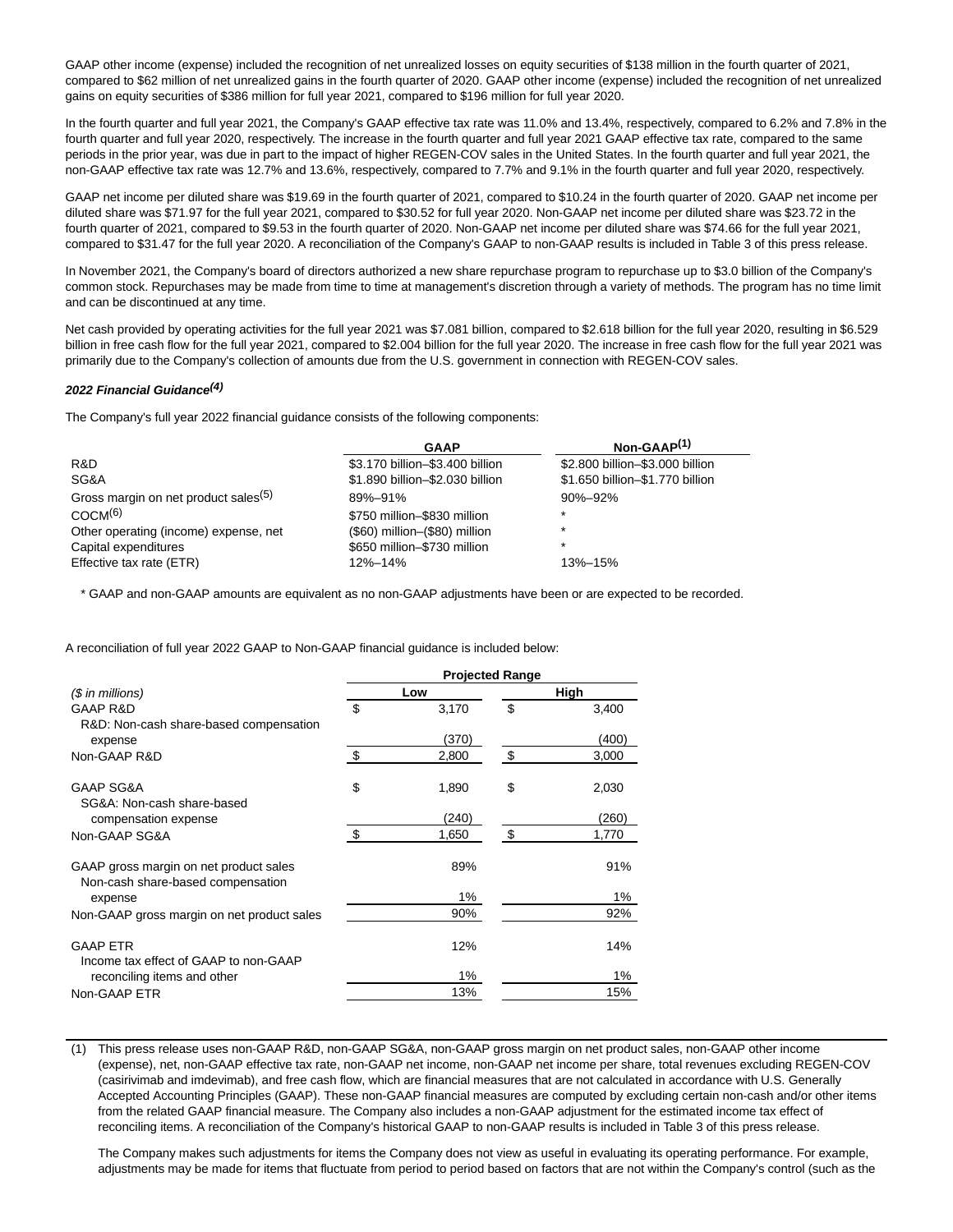Company's stock price on the dates share-based grants are issued or changes in the fair value of the Company's investments in equity securities) or items that are not associated with normal, recurring operations (such as restructuring-related expenses). Management uses these non-GAAP measures for planning, budgeting, forecasting, assessing historical performance, and making financial and operational decisions, and also provides forecasts to investors on this basis. With respect to free cash flows, the Company believes that this non-GAAP measure provides a further measure of the Company's operations' ability to generate cash flows. Additionally, such non-GAAP measures provide investors with an enhanced understanding of the financial performance of the Company's core business operations. However, there are limitations in the use of these and other non-GAAP financial measures as they exclude certain expenses that are recurring in nature. Furthermore, the Company's non-GAAP financial measures may not be comparable with non-GAAP information provided by other companies. Any non-GAAP financial measure presented by Regeneron should be considered supplemental to, and not a substitute for, measures of financial performance prepared in accordance with GAAP.

- $(2)$  The casirivimab and imdevimab antibody cocktail is known as REGEN-COV in the United States and Ronapreve<sup>TM</sup> in other countries. The Company records net product sales of REGEN-COV in the United States and Roche records net product sales of Ronapreve outside the United States.
- (3) The Company's collaborators provide it with estimates of the collaborators' respective sales and the Company's share of the profits or losses (if applicable) from commercialization of products for the most recent fiscal quarter. These estimates are revised, if necessary, in subsequent periods if the Company's actual share of the profits or losses differ from those estimates.
- (4) The Company's 2022 financial guidance does not assume the completion of any significant business development transactions not completed as of the date of this press release.
- (5) Gross margin on net product sales represents gross profit expressed as a percentage of total net product sales recorded by the Company. Gross profit is calculated as net product sales less cost of goods sold.
- (6) Corresponding reimbursements from collaborators and others for manufacturing of commercial supplies is recorded within revenues.

#### **Conference Call Information**

Regeneron will host a conference call and simultaneous webcast to discuss its fourth quarter and full year 2021 financial and operating results on Friday, February 4, 2022, at 8:30 AM Eastern Time. Participants may access the conference call live via webcast on the "Investors and Media" page of Regeneron's website at [www.regeneron.com.](https://c212.net/c/link/?t=0&l=en&o=3434033-1&h=1487013812&u=http%3A%2F%2Fwww.regeneron.com%2F&a=www.regeneron.com) To participate via telephone, please register in advance a[t http://www.directeventreg.com/registration](https://c212.net/c/link/?t=0&l=en&o=3434033-1&h=2861835924&u=http%3A%2F%2Fwww.directeventreg.com%2Fregistration%2Fevent%2F8706689&a=http%3A%2F%2Fwww.directeventreg.com%2Fregistration%2Fevent%2F8706689) /event/8706689. Upon registration, all telephone participants will receive a confirmation email detailing how to join the conference call, including the dial-in number along with a unique passcode and registrant ID that can be used to access the call. A replay of the conference call and webcast will be archived on the Company's website for at least 30 days.

#### **About Regeneron Pharmaceuticals, Inc.**

Regeneron is a leading biotechnology company that invents life-transforming medicines for people with serious diseases. Founded and led for over 30 years by physician-scientists, Regeneron's unique ability to repeatedly and consistently translate science into medicine has led to nine FDA-approved treatments and numerous product candidates in development, almost all of which were homegrown in Regeneron's laboratories. Regeneron's medicines and pipeline are designed to help patients with eye diseases, allergic and inflammatory diseases, cancer, cardiovascular and metabolic diseases, pain, hematologic conditions, infectious diseases, and rare diseases.

Regeneron is accelerating and improving the traditional drug development process through its proprietary VelociSuite® technologies, such as VelocImmune<sup>®</sup>, which uses unique genetically humanized mice to produce optimized fully human antibodies and bispecific antibodies, and through ambitious research initiatives such as the Regeneron Genetics Center<sup>®</sup>, which is conducting one of the largest genetics sequencing efforts in the world.

For additional information about the Company, please visi[t www.regeneron.com o](https://c212.net/c/link/?t=0&l=en&o=3434033-1&h=1487013812&u=http%3A%2F%2Fwww.regeneron.com%2F&a=www.regeneron.com)r follow @Regeneron on Twitter.

#### **Forward-Looking Statements and Use of Digital Media**

This press release includes forward-looking statements that involve risks and uncertainties relating to future events and the future performance of Regeneron Pharmaceuticals, Inc. ("Regeneron" or the "Company"), and actual events or results may differ materially from these forward-looking statements. Words such as "anticipate," "expect," "intend," "plan," "believe," "seek," "estimate," variations of such words, and similar expressions are intended to identify such forward-looking statements, although not all forward-looking statements contain these identifying words. These statements concern, and these risks and uncertainties include, among others, the impact of SARS-CoV-2 (the virus that has caused the COVID-19 pandemic) on Regeneron's business and its employees, collaborators, and suppliers and other third parties on which Regeneron relies, Regeneron's and its collaborators' ability to continue to conduct research and clinical programs, Regeneron's ability to manage its supply chain, net product sales of products marketed or otherwise commercialized by Regeneron and/or its collaborators or licensees (collectively, "Regeneron's Products"), and the global economy; the nature, timing, and possible success and therapeutic applications of Regeneron's Products and product candidates being developed by Regeneron and/or its collaborators or licensees (collectively, "Regeneron's Product Candidates") and research and clinical programs now underway or planned, including without limitation EYLEA**®** (aflibercept) Injection, Dupixent**®** (dupilumab), Libtayo**®** (cemiplimab), Praluent**®** (alirocumab), Kevzara**®** (sarilumab), Evkeeza**®** (evinacumab), Inmazeb**®** (atoltivimab, maftivimab, and odesivimab-ebgn), fasinumab, REGEN-COV**®** (casirivimab and imdevimab), aflibercept 8 mg, pozelimab, odronextamab, itepekimab, REGN5458, REGN5713-5714-5715, REGN1908-1909, Regeneron's other oncology programs (including its costimulatory bispecific portfolio), Regeneron's and its collaborators' earlier-stage programs, and the use of human genetics in Regeneron's research programs; the likelihood and timing of achieving any of the anticipated milestones described in this press release; safety issues resulting from the administration of Regeneron's Products and Regeneron's Product Candidates in patients, including serious complications or side effects in connection with the use of Regeneron's Products and Regeneron's Product Candidates in clinical trials; the likelihood, timing, and scope of possible regulatory approval and commercial launch of Regeneron's Product Candidates and new indications for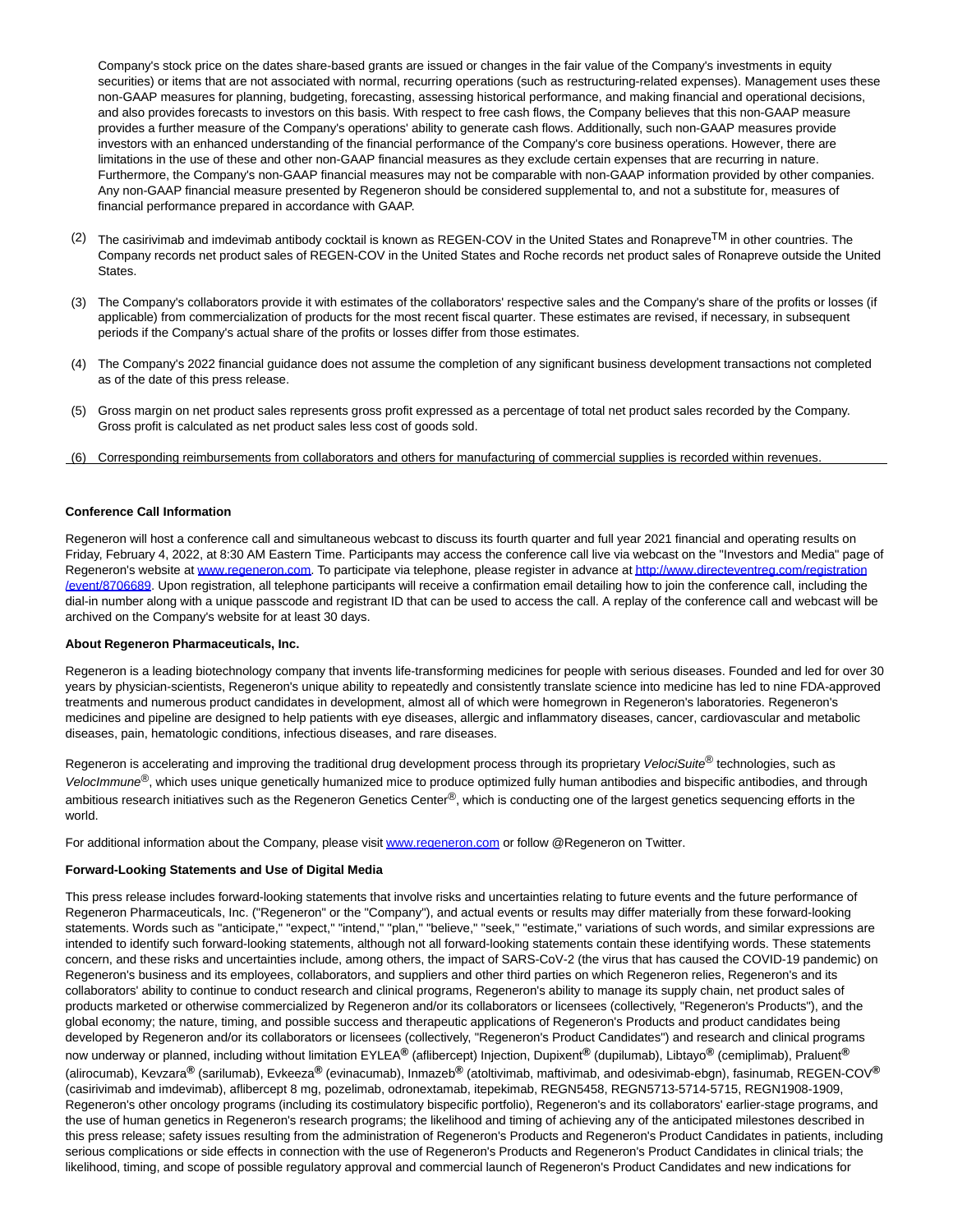Regeneron's Products, including those listed above and/or otherwise discussed in this press release; the extent to which the results from the research and development programs conducted by Regeneron and/or its collaborators may be replicated in other studies and/or lead to advancement of product candidates to clinical trials, therapeutic applications, or regulatory approval; ongoing regulatory obligations and oversight impacting Regeneron's Products, research and clinical programs, and business, including those relating to patient privacy; determinations by regulatory and administrative governmental authorities which may delay or restrict Regeneron's ability to continue to develop or commercialize Regeneron's Products and Regeneron's Product Candidates; competing drugs and product candidates that may be superior to, or more cost effective than, Regeneron's Products and Regeneron's Product Candidates; uncertainty of the utilization, market acceptance, and commercial success of Regeneron's Products and Regeneron's Product Candidates and the impact of studies (whether conducted by Regeneron or others and whether mandated or voluntary) or recommendations and guidelines from governmental authorities and other third parties on the commercial success of Regeneron's Products and Regeneron's Product Candidates; the ability of Regeneron to manufacture and manage supply chains for multiple products and product candidates; the ability of Regeneron's collaborators, suppliers, or other third parties (as applicable) to perform manufacturing, filling, finishing, packaging, labeling, distribution, and other steps related to Regeneron's Products and Regeneron's Product Candidates; the availability and extent of reimbursement of Regeneron's Products from third-party payers, including private payer healthcare and insurance programs, health maintenance organizations, pharmacy benefit management companies, and government programs such as Medicare and Medicaid; coverage and reimbursement determinations by such payers and new policies and procedures adopted by such payers; unanticipated expenses; the costs of developing, producing, and selling products; the ability of Regeneron to meet any of its financial projections or guidance and changes to the assumptions underlying those projections or guidance, including GAAP and non-GAAP R&D, GAAP and non-GAAP SG&A, GAAP and non-GAAP gross margin on net product sales, COCM, other operating (income) expense, net, capital expenditures, and GAAP and non-GAAP effective tax rate; the potential for any license or collaboration agreement, including Regeneron's agreements with Sanofi, Bayer, and Teva Pharmaceutical Industries Ltd. (or their respective affiliated companies, as applicable), as well as Regeneron's agreement with Roche relating to the casirivimab and imdevimab antibody cocktail (known as REGEN-COV in the United States and Ronapreve<sup>TM</sup> in other countries), to be cancelled or terminated; and risks associated with intellectual property of other parties and pending or future litigation relating thereto (including without limitation the patent litigation and other related proceedings relating to EYLEA, Dupixent, Praluent, and REGEN-COV), other litigation and other proceedings and government investigations relating to the Company and/or its operations (including the pending civil litigation initiated by the U.S. Attorney's Office for the District of Massachusetts), the ultimate outcome of any such proceedings and investigations, and the impact any of the foregoing may have on Regeneron's business, prospects, operating results, and financial condition. A more complete description of these and other material risks can be found in Regeneron's filings with the U.S. Securities and Exchange Commission. Any forward-looking statements are made based on management's current beliefs and judgment, and the reader is cautioned not to rely on any forward-looking statements made by Regeneron. Regeneron does not undertake any obligation to update (publicly or otherwise) any forward-looking statement, including without limitation any financial projection or guidance, whether as a result of new information, future events, or otherwise.

Regeneron uses its media and investor relations website and social media outlets to publish important information about the Company, including information that may be deemed material to investors. Financial and other information about Regeneron is routinely posted and is accessible on Regeneron's media and investor relations website [\(http://newsroom.regeneron.com\)](http://newsroom.regeneron.com/) and its Twitter feed [\(http://twitter.com/regeneron\).](http://twitter.com/regeneron)

#### **Non-GAAP Financial Measures**

This press release and/or the financial results attached to this press release include amounts that are considered "non-GAAP financial measures" under SEC rules. As required, Regeneron has provided reconciliations of such non-GAAP financial measures.

#### **Contact Information:**

| Mark Hudson               | Christina Chan                  |
|---------------------------|---------------------------------|
| <b>Investor Relations</b> | <b>Corporate Communications</b> |
| 914-847-3482              | 914-847-8827                    |
| mark.hudson@regeneron.com | christina.chan@regeneron.com    |

TABLE 1

#### **REGENERON PHARMACEUTICALS, INC. CONDENSED CONSOLIDATED BALANCE SHEETS (Unaudited) (In millions)**

|                                                           | December 31. |          |    |          |  |
|-----------------------------------------------------------|--------------|----------|----|----------|--|
|                                                           |              | 2021     |    | 2020     |  |
| Assets:                                                   |              |          |    |          |  |
| Cash and marketable securities                            | \$           | 12,532.7 | \$ | 6,722.6  |  |
| Accounts receivable, net                                  |              | 6.036.5  |    | 4.114.7  |  |
| Inventories                                               |              | 1.951.3  |    | 1.916.6  |  |
| Property, plant, and equipment, net                       |              | 3.482.2  |    | 3.221.6  |  |
| Deferred tax assets                                       |              | 876.9    |    | 858.9    |  |
| Other assets                                              |              | 555.2    |    | 328.9    |  |
| Total assets                                              |              | 25.434.8 | £. | 17,163.3 |  |
|                                                           |              |          |    |          |  |
| Liabilities and stockholders' equity:                     |              |          |    |          |  |
| Accounts payable, accrued expenses, and other liabilities | \$           | 3.451.0  | \$ | 2.806.8  |  |
| Finance lease liabilities                                 |              | 719.7    |    | 717.2    |  |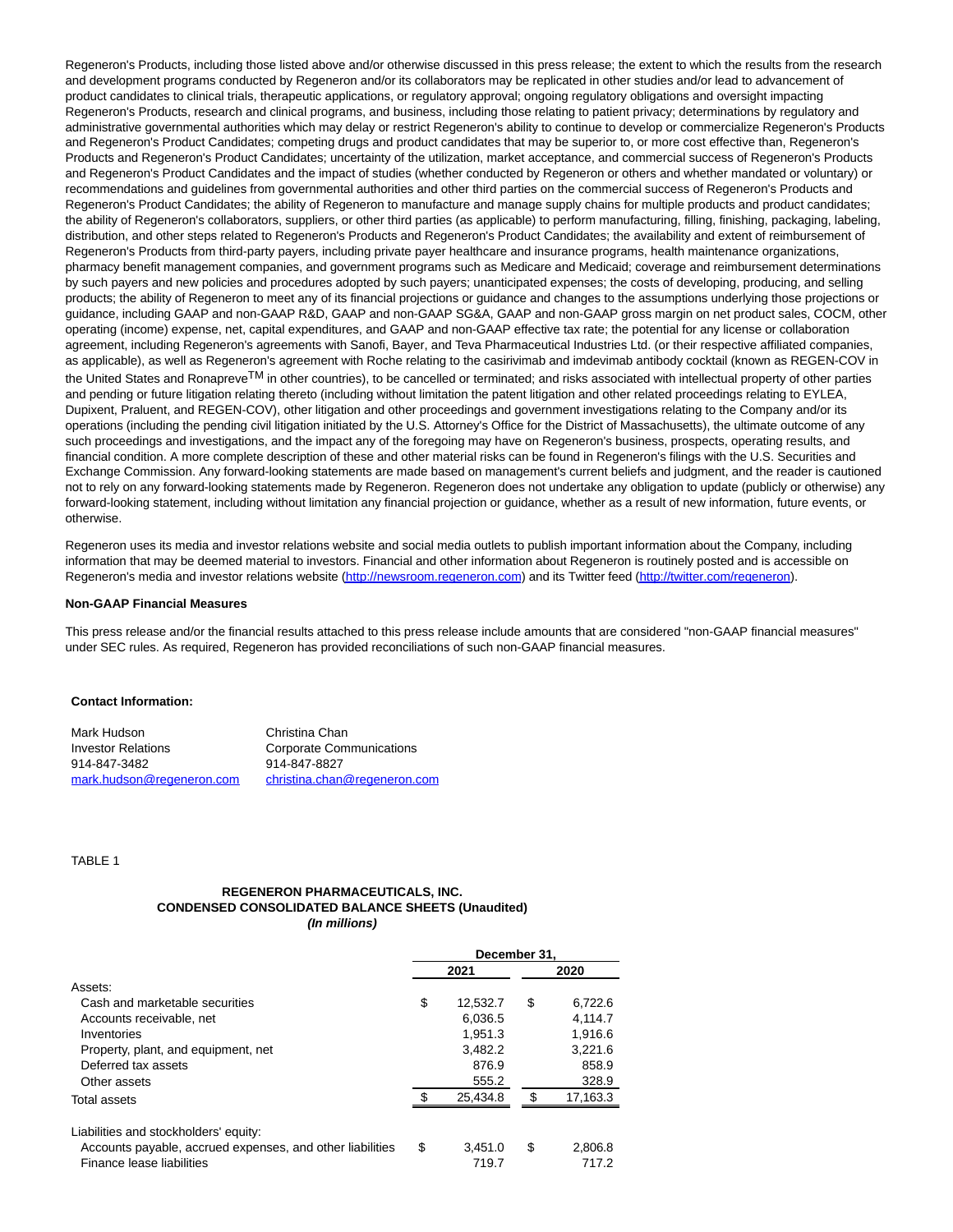| Deferred revenue<br>Long-term debt         | 515.3<br>1.980.0 | 635.5<br>1.978.5 |
|--------------------------------------------|------------------|------------------|
| Stockholders' equity                       | 18.768.8         | 11.025.3         |
| Total liabilities and stockholders' equity | 25.434.8         | 17.163.3         |

TABLE 2

## **REGENERON PHARMACEUTICALS, INC. CONDENSED CONSOLIDATED STATEMENTS OF OPERATIONS (Unaudited) (In millions, except per share data)**

|                                                  | <b>Three Months Ended</b> |               |    | <b>Year Ended</b> |    |         |
|--------------------------------------------------|---------------------------|---------------|----|-------------------|----|---------|
|                                                  | December 31,              |               |    | December 31,      |    |         |
|                                                  | 2021                      | 2020          |    | 2021              |    | 2020    |
| Revenues:                                        |                           |               |    |                   |    |         |
| Net product sales                                | \$<br>3,975.2             | \$<br>1,621.8 |    | \$12,117.2        | \$ | 5,567.6 |
| Collaboration revenue                            | 890.3                     | 677.7         |    | 3,673.3           |    | 2,372.5 |
| Other revenue                                    | 86.2                      | 123.4         |    | 281.2             |    | 557.0   |
|                                                  | 4,951.7                   | 2,422.9       |    | 16,071.7          |    | 8,497.1 |
| Expenses:                                        |                           |               |    |                   |    |         |
| Research and development                         | 785.6                     | 744.5         |    | 2,908.1           |    | 2,735.0 |
| Selling, general, and administrative             | 559.6                     | 303.5         |    | 1,824.9           |    | 1,346.0 |
| Cost of goods sold                               | 811.7                     | 179.6         |    | 1,773.1           |    | 491.9   |
| Cost of collaboration and contract manufacturing | 170.9                     | 173.5         |    | 664.4             |    | 628.0   |
| Other operating (income) expense, net            | (15.8)                    | (145.2)       |    | (45.6)            |    | (280.4) |
|                                                  | 2,312.0                   | 1,255.9       |    | 7,124.9           |    | 4,920.5 |
| Income from operations                           | 2,639.7                   | 1,167.0       |    | 8,946.8           |    | 3,576.6 |
| Other income (expense):                          |                           |               |    |                   |    |         |
| Other (expense) income, net                      | (122.2)                   | 72.4          |    | 436.3             |    | 290.7   |
| Interest expense                                 | (14.1)                    | (14.8)        |    | (57.3)            |    | (56.9)  |
|                                                  | (136.3)                   | 57.6          |    | 379.0             |    | 233.8   |
| Income before income taxes                       | 2,503.4                   | 1,224.6       |    | 9,325.8           |    | 3,810.4 |
| Income tax expense                               | 274.4                     | 75.4          |    | 1,250.5           |    | 297.2   |
| Net income                                       | 2,229.0                   | \$<br>1,149.2 | \$ | 8,075.3           | \$ | 3,513.2 |
| Net income per share - basic                     | \$<br>20.99               | \$<br>10.90   | \$ | 76.40             | \$ | 32.65   |
| Net income per share - diluted                   | \$<br>19.69               | \$<br>10.24   | \$ | 71.97             | \$ | 30.52   |
| Weighted average shares outstanding - basic      | 106.2                     | 105.4         |    | 105.7             |    | 107.6   |
| Weighted average shares outstanding - diluted    | 113.2                     | 112.2         |    | 112.2             |    | 115.1   |

TABLE 3

# **REGENERON PHARMACEUTICALS, INC. RECONCILIATION OF GAAP TO NON-GAAP FINANCIAL INFORMATION (Unaudited) (In millions, except per share data)**

|                                                                                             | <b>Three Months Ended</b><br>December 31. |       |    |                 | <b>Year Ended</b><br>December 31. |              |     |                 |
|---------------------------------------------------------------------------------------------|-------------------------------------------|-------|----|-----------------|-----------------------------------|--------------|-----|-----------------|
|                                                                                             |                                           | 2021  |    | 2020            |                                   | 2021         |     | 2020            |
| <b>GAAP R&amp;D</b>                                                                         | S                                         | 785.6 | \$ | 744.5           | \$                                | 2.908.1      | \$  | 2,735.0         |
| R&D: Non-cash share-based compensation expense                                              |                                           | 102.9 |    | 69.1            |                                   | 316.6        |     | 238.6           |
| R&D: Up-front payments related to license and collaboration<br>agreements                   |                                           | 44.0  |    |                 |                                   | 44.0         |     | 85.0            |
| Non-GAAP R&D                                                                                |                                           | 638.7 | \$ | 675.4           | S                                 | 2,547.5      | S   | 2,411.4         |
| <b>GAAP SG&amp;A</b>                                                                        | \$                                        | 559.6 | \$ | 303.5           | \$                                | 1.824.9      | \$  | 1.346.0         |
| SG&A: Non-cash share-based compensation expense<br>SG&A: Litigation contingencies and other |                                           | 64.2  |    | 38.6<br>(115.8) |                                   | 213.3<br>5.6 |     | 153.0<br>(86.9) |
| Non-GAAP SG&A                                                                               |                                           | 495.4 | \$ | 380.7           | \$                                | 1,606.0      | \$. | 1,279.9         |
| <b>GAAP COGS</b>                                                                            | \$                                        | 811.7 | \$ | 179.6           | \$.                               | 1.773.1      |     | 491.9           |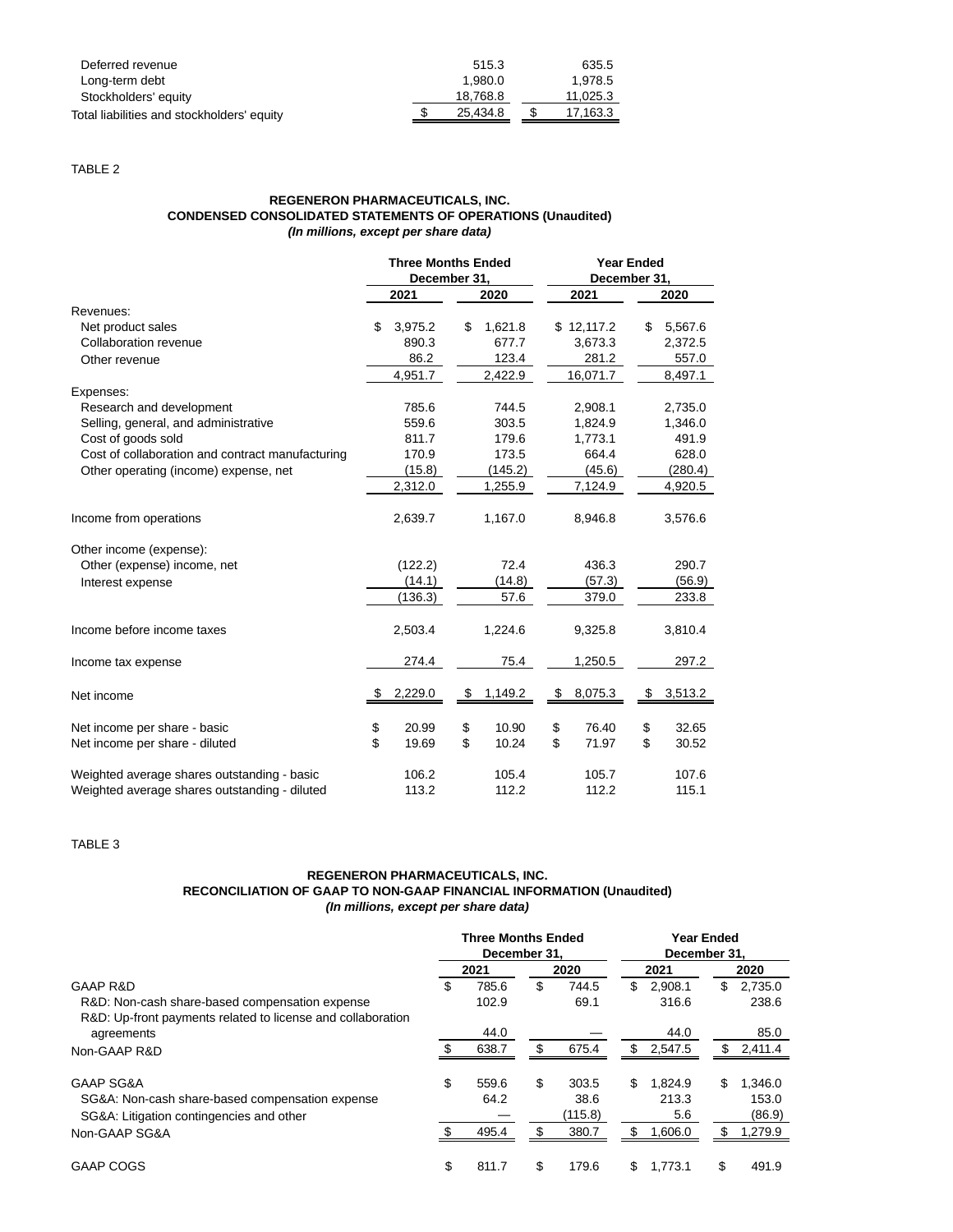| COGS: Non-cash share-based compensation expense<br>COGS: REGEN-COV inventory reserve<br>COGS: Other                                                                                                                                    |           | 21.3<br>231.7                          |          | 13.8                                           |          | 71.8<br>231.7                         |          | 40.4<br>0.9                                     |
|----------------------------------------------------------------------------------------------------------------------------------------------------------------------------------------------------------------------------------------|-----------|----------------------------------------|----------|------------------------------------------------|----------|---------------------------------------|----------|-------------------------------------------------|
| Non-GAAP COGS                                                                                                                                                                                                                          | \$        | 558.7                                  | \$       | 165.8                                          | \$       | 1,469.6                               | \$       | 450.6                                           |
| GAAP other income (expense), net<br>Other income/expense: Losses (gains) on investments<br>Interest expense: Other                                                                                                                     | \$        | (136.3)<br>137.6                       | \$       | 57.6<br>(59.5)                                 | \$       | 379.0<br>(387.0)                      | \$.      | 233.8<br>(221.6)<br>12.7                        |
| Non-GAAP other income (expense), net                                                                                                                                                                                                   | \$.       | 1.3                                    | \$       | (1.9)                                          | \$       | (8.0)                                 | \$       | 24.9                                            |
| GAAP net income<br>Total of GAAP to non-GAAP reconciling items above<br>Income tax effect of GAAP to non-GAAP reconciling items<br>Income tax expense: Impact of sale of assets between foreign<br>subsidiaries<br>Non-GAAP net income | \$<br>\$  | 2,229.0<br>601.7<br>(119.2)<br>2,711.5 | \$<br>\$ | 1,149.2<br>(53.8)<br>14.8<br>(30.0)<br>1,080.2 | \$<br>\$ | 8,075.3<br>496.0<br>(82.9)<br>8,488.4 | \$       | 3,513.2<br>222.1<br>(38.9)<br>(30.0)<br>3,666.4 |
| Non-GAAP net income per share - basic<br>Non-GAAP net income per share - diluted                                                                                                                                                       | \$<br>\$. | 25.53<br>23.72                         | \$<br>\$ | 10.25<br>9.53                                  | \$<br>\$ | 80.31<br>74.66                        | \$<br>\$ | 34.07<br>31.47                                  |
| Shares used in calculating:<br>Non-GAAP net income per share - basic<br>Non-GAAP net income per share - diluted                                                                                                                        |           | 106.2<br>114.3                         |          | 105.4<br>113.4                                 |          | 105.7<br>113.7                        |          | 107.6<br>116.5                                  |

# **RECONCILIATION OF GAAP TO NON-GAAP FINANCIAL INFORMATION (Unaudited) (continued)**

|                                                                                                         |                | <b>Three Months Ended</b><br>December 31. | <b>Year Ended</b><br>December 31. |               |  |  |
|---------------------------------------------------------------------------------------------------------|----------------|-------------------------------------------|-----------------------------------|---------------|--|--|
|                                                                                                         | 2021           | 2020                                      | 2021                              | 2020          |  |  |
| Revenue reconciliation:                                                                                 |                |                                           |                                   |               |  |  |
| Total revenues                                                                                          | \$.<br>4.951.7 | \$2.422.9                                 | \$16.071.7                        | 8.497.1<br>\$ |  |  |
| REGEN-COV net product sales in the United States                                                        | 2.297.9        | 145.5                                     | 5,828.0                           | 185.7         |  |  |
| Global gross profit true-up payment from Roche in connection with<br>sales of casirivimab and imdevimab |                |                                           | 361.8                             |               |  |  |
| Total revenues excluding REGEN-COV (casirivimab and imdevimab)                                          | 2,653.8        | \$.<br>2,277.4                            | 9,881.9<br>\$.                    | 8,311.4       |  |  |
| Effective tax rate reconciliation:                                                                      |                |                                           |                                   |               |  |  |
| GAAP effective tax rate                                                                                 | 11.0%          | 6.2%                                      | 13.4%                             | 7.8%          |  |  |
| Income tax effect of GAAP to non-GAAP reconciling items                                                 | 1.7%           | 1.5%                                      | 0.2%                              | 1.3%          |  |  |
| Non-GAAP effective tax rate                                                                             | 12.7%          | 7.7%                                      | 13.6%                             | 9.1%          |  |  |

|                                           |               | <b>Year Ended</b><br>December 31, |
|-------------------------------------------|---------------|-----------------------------------|
|                                           | 2021          | 2020                              |
| Free cash flow reconciliation:            |               |                                   |
| Net cash provided by operating activities | 7.081.3<br>S. | 2,618.1<br>S.                     |
| Capital expenditures                      | (551.9)       | (614.6)                           |
| Free cash flow                            | 6.529.4       | 2,003.5                           |

TABLE 4

#### **REGENERON PHARMACEUTICALS, INC. COLLABORATION REVENUE (Unaudited) (In millions)**

|                                                        | <b>Three Months Ended</b><br>December 31. |       |   |              | <b>Year Ended</b><br>December 31. |         |      |       |
|--------------------------------------------------------|-------------------------------------------|-------|---|--------------|-----------------------------------|---------|------|-------|
|                                                        | 2021                                      |       |   | 2020<br>2021 |                                   |         | 2020 |       |
| Sanofi collaboration revenue:                          |                                           |       |   |              |                                   |         |      |       |
| Antibody:                                              |                                           |       |   |              |                                   |         |      |       |
| Regeneron's share of profits in connection with        |                                           |       |   |              |                                   |         |      |       |
| commercialization of antibodies                        |                                           | 387.8 | S | 229.6        |                                   | 1.363.0 | S.   | 785.2 |
| Sales-based milestones earned                          |                                           |       |   |              |                                   | 50.0    |      | 50.0  |
| Reimbursement for manufacturing of commercial supplies |                                           | 127.6 |   | 93.0         |                                   | 488.8   |      | 368.0 |
| Immuno-oncology:                                       |                                           |       |   |              |                                   |         |      |       |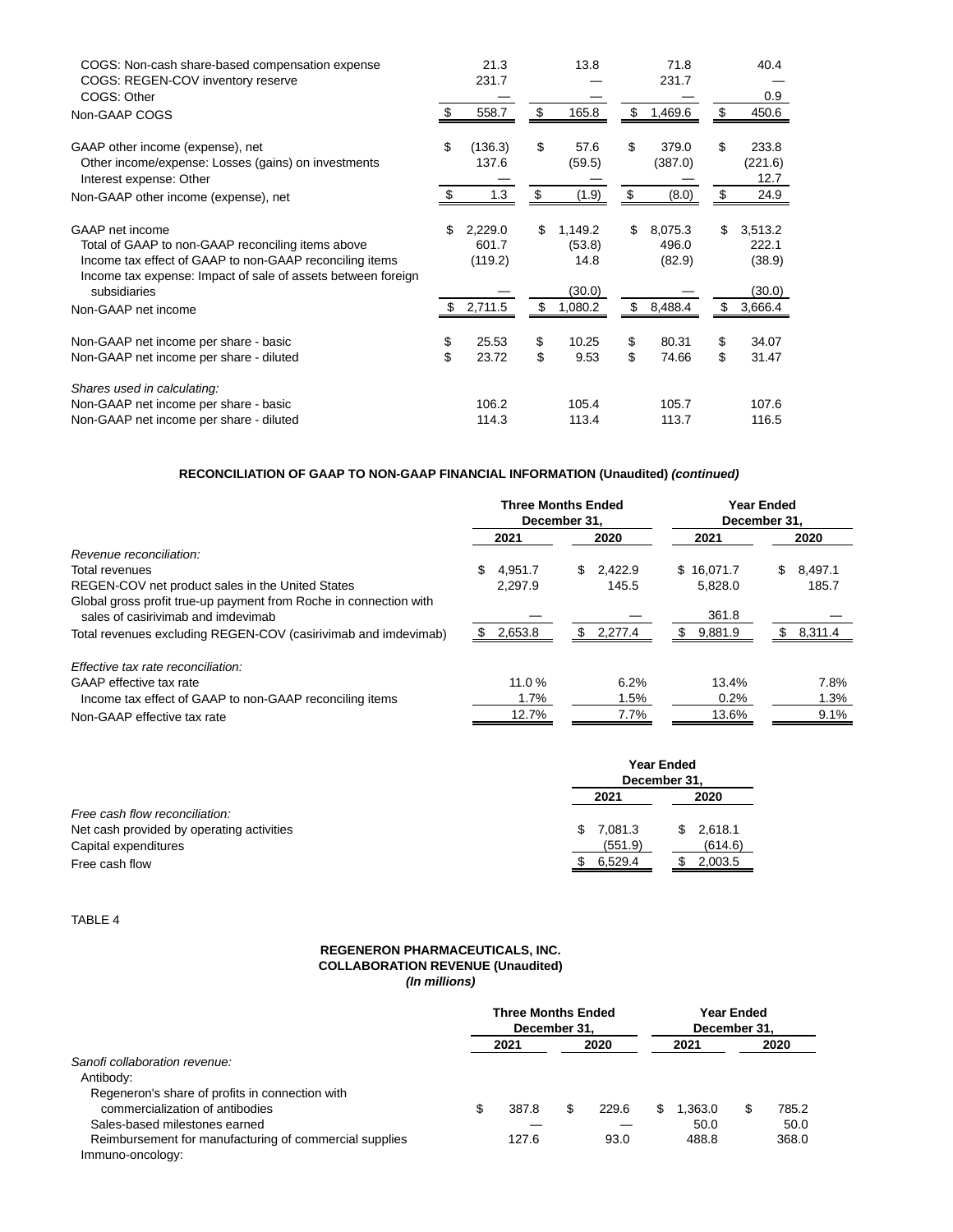| Regeneron's share of losses in connection with commercialization |       |              |               |               |
|------------------------------------------------------------------|-------|--------------|---------------|---------------|
| of Libtayo outside the United States                             | (1.0) | (8.4)        | (13.6)        | (25.7)        |
| Reimbursement for manufacturing of commercial supplies           | 3.5   | 2.9          | 14.0          | 8.9           |
| Total Sanofi collaboration revenue                               | 517.9 | 317.1        | 1.902.2       | 1,186.4       |
| Bayer collaboration revenue:                                     |       |              |               |               |
| Regeneron's net profit in connection with commercialization of   |       |              |               |               |
| <b>EYLEA</b> outside the United States                           | 353.9 | 335.3        | 1.349.2       | 1.107.9       |
| Reimbursement for manufacturing of commercial supplies           | 18.5  | 25.3         | 60.1          | 78.2          |
| <b>Total Bayer collaboration revenue</b>                         | 372.4 | 360.6        | 1.409.3       | 1,186.1       |
| Roche collaboration revenue:                                     |       |              |               |               |
| Global gross profit true-up payment from Roche in connection     |       |              |               |               |
| with sales of casirivimab and imdevimab                          |       |              | 361.8         |               |
|                                                                  | 890.3 | \$.<br>677.7 | 3,673.3<br>S. | 2,372.5<br>S. |
| Total collaboration revenue                                      |       |              |               |               |

TABLE 5

#### **REGENERON PHARMACEUTICALS, INC. NET PRODUCT SALES OF REGENERON-DISCOVERED PRODUCTS (Unaudited) (In millions)**

| <b>Three Months Ended</b><br>December 31. |      |         |            |       |              |         |             |         |            |       |              |         |                           |
|-------------------------------------------|------|---------|------------|-------|--------------|---------|-------------|---------|------------|-------|--------------|---------|---------------------------|
|                                           |      |         |            | 2021  |              | 2020    |             |         |            |       |              |         |                           |
|                                           | U.S. |         | <b>ROW</b> |       | <b>Total</b> |         | <b>U.S.</b> |         | <b>ROW</b> |       | <b>Total</b> |         | % Change<br>(Total Sales) |
| EYLEA <sup>(a)</sup>                      | \$   | 1,547.2 | \$         | 933.5 | \$           | 2,480.7 | \$          | 1,343.2 | \$         | 858.8 | \$           | 2,202.0 | 13%                       |
| Dupixent <sup>(b)</sup>                   | \$   | 1,348.2 | \$         | 425.6 | \$           | 1,773.8 | \$          | 925.6   | \$         | 246.4 | \$           | 1,172.0 | 51%                       |
| Libtayo <sup>(c)</sup>                    | \$   | 80.8    | \$         | 40.2  | \$           | 121.0   | \$          | 74.1    | \$         | 23.2  | \$           | 97.3    | 24%                       |
| Praluent <sup>(d)</sup>                   | \$   | 40.0    | \$         | 62.6  | \$           | 102.6   | \$          | 55.2    | \$         | 45.7  | \$           | 100.9   | 2%                        |
| REGEN-COV(e)                              | \$   | 2,297.9 | \$         | 572.7 | \$           | 2,870.6 | \$          | 145.5   |            |       | \$           | 145.5   | (h)                       |
| Kevzara <sup>(b)</sup>                    | \$   | 42.0    | \$         | 61.9  | \$           | 103.9   | \$          | 36.6    | \$         | 34.9  | \$           | 71.5    | 45%                       |
| Evkeeza <sup>(f)</sup>                    | \$   | 9.3     |            |       | \$           | 9.3     |             |         |            |       |              |         | (h)                       |
| ARCALYST <sup>(g)</sup>                   | \$   | 18.7    |            |       | \$           | 18.7    | \$          | 3.8     |            |       | \$           | 3.8     | 392%                      |
| ZALTRAP <sup>(b)</sup>                    | \$   | 1.4     | \$         | 20.3  | \$           | 21.7    | \$          | 0.9     | \$         | 23.9  | \$           | 24.8    | (13%)                     |

#### **Year Ended December 31,**

|                         | <b>DUCTION</b> VI. |         |    |            |    |              |    |             |          |            |    |              |               |
|-------------------------|--------------------|---------|----|------------|----|--------------|----|-------------|----------|------------|----|--------------|---------------|
|                         | 2021               |         |    |            |    |              |    |             | % Change |            |    |              |               |
|                         | <b>U.S.</b>        |         |    | <b>ROW</b> |    | <b>Total</b> |    | <b>U.S.</b> |          | <b>ROW</b> |    | <b>Total</b> | (Total Sales) |
| EYLEA <sup>(a)</sup>    | \$                 | 5,792.3 | \$ | 3,592.4    | \$ | 9,384.7      | \$ | 4,947.2     | \$       | 2,961.5    | \$ | 7,908.7      | 19%           |
| Dupixent <sup>(b)</sup> | \$                 | 4,713.0 | \$ | 1,485.3    | \$ | 6,198.3      | \$ | 3,226.2     | \$       | 818.6      | \$ | 4.044.8      | 53%           |
| Libtayo $(c)$           | \$                 | 306.3   | \$ | 151.9      | \$ | 458.2        | \$ | 270.7       | \$       | 77.5       | \$ | 348.2        | 32%           |
| Praluent <sup>(d)</sup> | \$                 | 170.0   | \$ | 251.1      | \$ | 421.1        | \$ | 186.0       | \$       | 172.8      | \$ | 358.8        | 17%           |
| REGEN-COV(e)            | \$                 |         | \$ | 1.745.9    |    | 7.573.9      |    | 185.7       |          |            | \$ | 185.7        | (h)           |
|                         |                    | 5,828.0 |    |            | \$ |              | \$ |             |          |            |    |              |               |
| Kevzara <sup>(b)</sup>  | \$                 | 161.9   | \$ | 176.1      | \$ | 338.0        | \$ | 141.6       | \$       | 128.3      | \$ | 269.9        | 25%           |
| Evkeeza <sup>(f)</sup>  | \$                 | 18.4    |    |            | \$ | 18.4         |    |             |          |            |    |              | (h)           |
| ARCALYST <sup>(g)</sup> | \$                 | 40.7    |    |            | \$ | 40.7         | \$ | 13.1        |          |            | \$ | 13.1         | 211%          |
| ZALTRAP <sup>(b)</sup>  | \$                 | 5.3     | \$ | 86.4       | \$ | 91.7         | \$ | 5.8         | \$       | 97.9       | \$ | 103.7        | (12%)         |

(a) Regeneron records net product sales of EYLEA in the United States. Bayer records net product sales of EYLEA outside the United States. The Company records its share of profits/losses in connection with sales of EYLEA outside the United States.

(b) Sanofi records global net product sales of Dupixent, Kevzara, and ZALTRAP. The Company records its share of profits/losses in connection with global sales of Dupixent and Kevzara, and Sanofi pays the Company a percentage of net sales of ZALTRAP.

(c) Regeneron records net product sales of Libtayo in the United States and Sanofi records net product sales of Libtayo outside the United States. The parties equally share profits/losses in connection with global sales of Libtayo.

(d) Effective April 1, 2020, Regeneron records net product sales of Praluent in the United States. Also effective April 1, 2020, Sanofi records net product sales of Praluent outside the United States and pays the Company a royalty on such sales. Previously, Sanofi recorded global net product sales of Praluent and the Company recorded its share of profits/losses in connection with such sales.